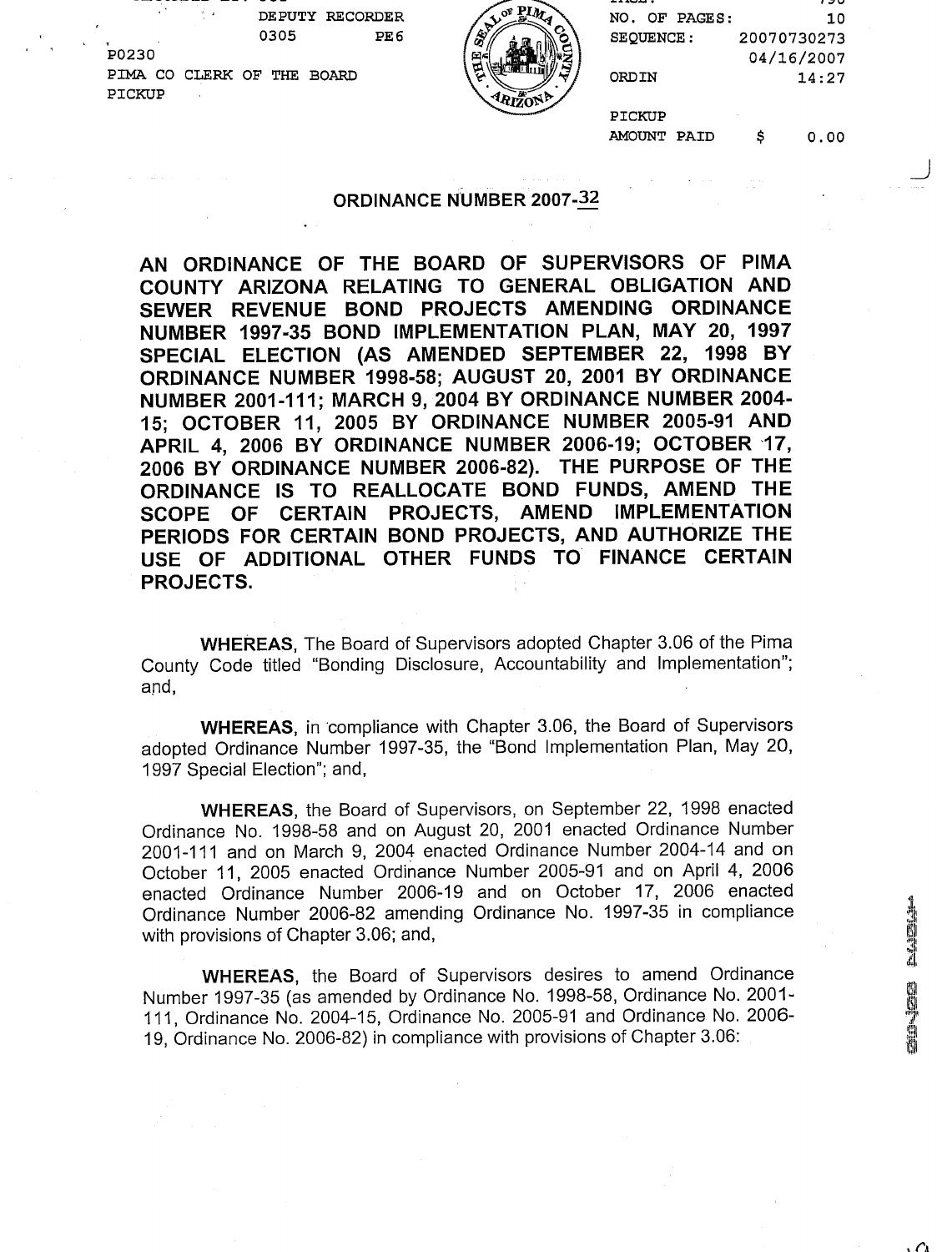## **NOW THEREFORE, IT IS HEREBY ORDAINED by the Board of Supervisors of Pima County, Arizona that:**

Ordinance Number 1997-35 (as amended by Ordinance No. 1998-58, Ordinance No. 2001-111, Ordinance No. 2004-15, Ordinance No. 2005-91, Ordinance No. 2006-19, and Ordinance No. 2006-82) is hereby amended as follows:

## **Bond Improvement Plan**

May **20, 1997** Special Election

# **C. Question No. 3** - **Parks**

| 1) Project                                   | P-1 -- Miscellaneous Park System Renovations                                                                                                                                                                                                                                                              |
|----------------------------------------------|-----------------------------------------------------------------------------------------------------------------------------------------------------------------------------------------------------------------------------------------------------------------------------------------------------------|
| Location:                                    | Twenty-seven park sites (see list)                                                                                                                                                                                                                                                                        |
| Bond Funding:                                | \$1,456,400 \$1,845,571                                                                                                                                                                                                                                                                                   |
| Scope:                                       | Minor renovations and upgrades to existing parks and recreational                                                                                                                                                                                                                                         |
|                                              | facilities, including replacement and upgrades of playgrounds and tot<br>lots, renovations of rest room facilities, construction or upgrades to<br>parking lots and sidewalks, upgrades to sports facilities, construction of<br>ramadas, drinking fountains and picnic tables, and upgrades to lighting. |
| Benefit:                                     | The projects generally serve the purpose of making existing parks and<br>recreational facilities more accessible, user friendly, and safer, for the<br>general user and in compliance with the Americans with Disabilities Act<br>mandates.                                                               |
| Other Funding:                               | \$0 \$100,000 (Tohono O'Odham Nation Grant)                                                                                                                                                                                                                                                               |
| Implementation Period:<br>Future Operating & | 1, 2, 3, 4, 5                                                                                                                                                                                                                                                                                             |
| Maintenance Costs:                           | Minimal additional costs since existing parks are being improved.                                                                                                                                                                                                                                         |

Specific Project Locations:

Curtis Park Casas Adobes Neighborhood Park: Coronado Middle School Park: Denny Dunn Neighborhood Park: Meadowbrook Neighborhood Park: Richardson Neighborhood Park Parks Ballfield Dugout Roof Renovations: Sunset Pointe Neighborhood Park: Wildwood Neighborhood Park: Arthur Pack Regional Park: Thomas Jay Regional Park: Sam Lena District Park: Acuña-los Niños Neighborhood Park: McDonald District Park: Winston Reynolds-Manzanita District Park: Ajo Regional Park: 21 10 W. Curtis Road 6262 North Oracle Jaynes Station Road 4300 East Wilds Road 4400 West Massingale Road 2635 West Sandbrook Lane 3500 West Green Tree Drive Three Points, Arthur Pack, Winston Reynolds-Manzanita, McDonald, Littletown, Sam Lena, Anamax Parks Starr Grass Drive & Cortero Farms Road 6201 North Parsley Road 9101 North Thornydale Road 6465 South Craycroft Road 3400 South Country Club Road 5432 Bryant Avenue 4100 North Harrison Road 5200 South Westover Road North Ajo Well Road I, Ajo, Arizona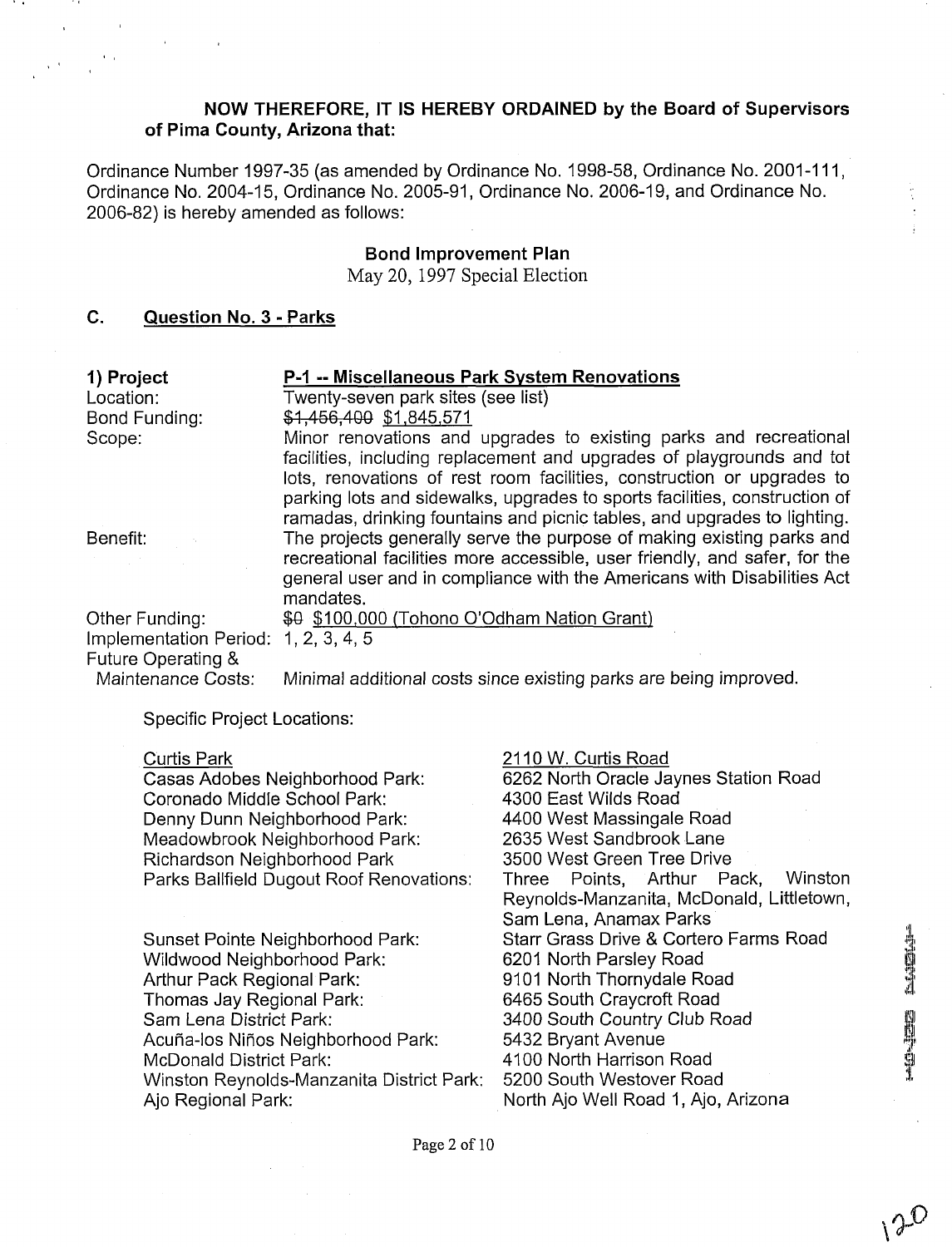E. S. "Bud" Walker Neighborhood Park: Gibson Neighborhood Park: Palo Verde Neighborhood Park: Anamax Neighborhood Park:

Cardinal Neighborhood Park: Lawrence District Park: Mission Ridge Neighborhood Park: Sahuarita District Park:

Kay Stupy-Sopori Neighborhood Park: Three Points Veterans Memorial Park:

Vesey Neighborhood Park: Ted Walker District Park

290 Fifth Street, Ajo, Arizona 1330 West Childs Road, Ajo, Arizona Ajo Well Road, Ajo, Arizona 17501 Camino De Las Quintas Santo Tomas, Arizona 6925 South Cardinal Avenue 6855 South Mark Road 3300 West Tucker Road 15500 South Country Club Road Sahuarita, Arizona 6001 West Arivaca Road, Sopori, Arizona 10211 South Sasabe Road Three Points, Arizona 5005 South Butts Road 6775 North Casa Grande Highway

| 43) Project                                       | P-43 -- Roadrunner School/Community Park                                                                                                                                                                                           |
|---------------------------------------------------|------------------------------------------------------------------------------------------------------------------------------------------------------------------------------------------------------------------------------------|
| Location:                                         | 16651 Calle Carnella                                                                                                                                                                                                               |
| Bond Funding:                                     | \$200,000 \$0                                                                                                                                                                                                                      |
| Scope:                                            | Work consists of development of a community neighborhood park of<br>new construction in association with existing school facilities, including<br>playground, turf area, picnic area, ramada, lighting, sidewalks, and<br>parking. |
| Benefit:                                          | Recreational facilitation to the growing community in cooperation with<br>the school's existing recreation needs - community/school facility.                                                                                      |
| Other Funding:                                    | \$0 Project completed by Marana Unified School District                                                                                                                                                                            |
| Implementation Period: 3, 4<br>Future Operating & |                                                                                                                                                                                                                                    |
| <b>Maintenance Costs:</b>                         | \$12,000                                                                                                                                                                                                                           |

## **D. Question No. 4** - **Sonoran Desert Open Space and Historic Preservation**

| 1) Project    | SD-1 -- Tucson Mountain Park - General                                  |                |                  |       |           |  |  |
|---------------|-------------------------------------------------------------------------|----------------|------------------|-------|-----------|--|--|
| Location:     |                                                                         | West           |                  |       |           |  |  |
| Bond Funding: | \$5,682,304 \$6,054,902                                                 |                |                  |       |           |  |  |
| Scope:        | Land acquisition of 600 or more acres. Land acquisition of four parcels |                |                  |       |           |  |  |
|               | adjacent to Tucson Mountain Park on the east boundary. The areas        |                |                  |       |           |  |  |
|               | are Gates Pass, Twin Hills, 36th Street and Camp Cooper. The land       |                |                  |       |           |  |  |
|               | will connect areas of the park and protect the view shed. An alternate  |                |                  |       |           |  |  |
|               | acquisition is 100 acres of scenic gateway property along Gates Pass    |                |                  |       |           |  |  |
|               | Road.                                                                   |                |                  |       |           |  |  |
|               | Parcels within planning acquisition area:                               |                |                  |       |           |  |  |
|               | Parcel No.                                                              |                | Section Township | Range | Zoning    |  |  |
|               | 212-04-003N                                                             | $\overline{2}$ | 14S              | 12E   | <b>SR</b> |  |  |
|               | 003E.003F                                                               | $\overline{2}$ | 14S              | 12E   | <b>SR</b> |  |  |
|               | 212-10-003                                                              | 11             | 14S              | 12E   | <b>SR</b> |  |  |
|               | 116-08-009.11.12                                                        |                | 14 S             | 13 E  | <b>SR</b> |  |  |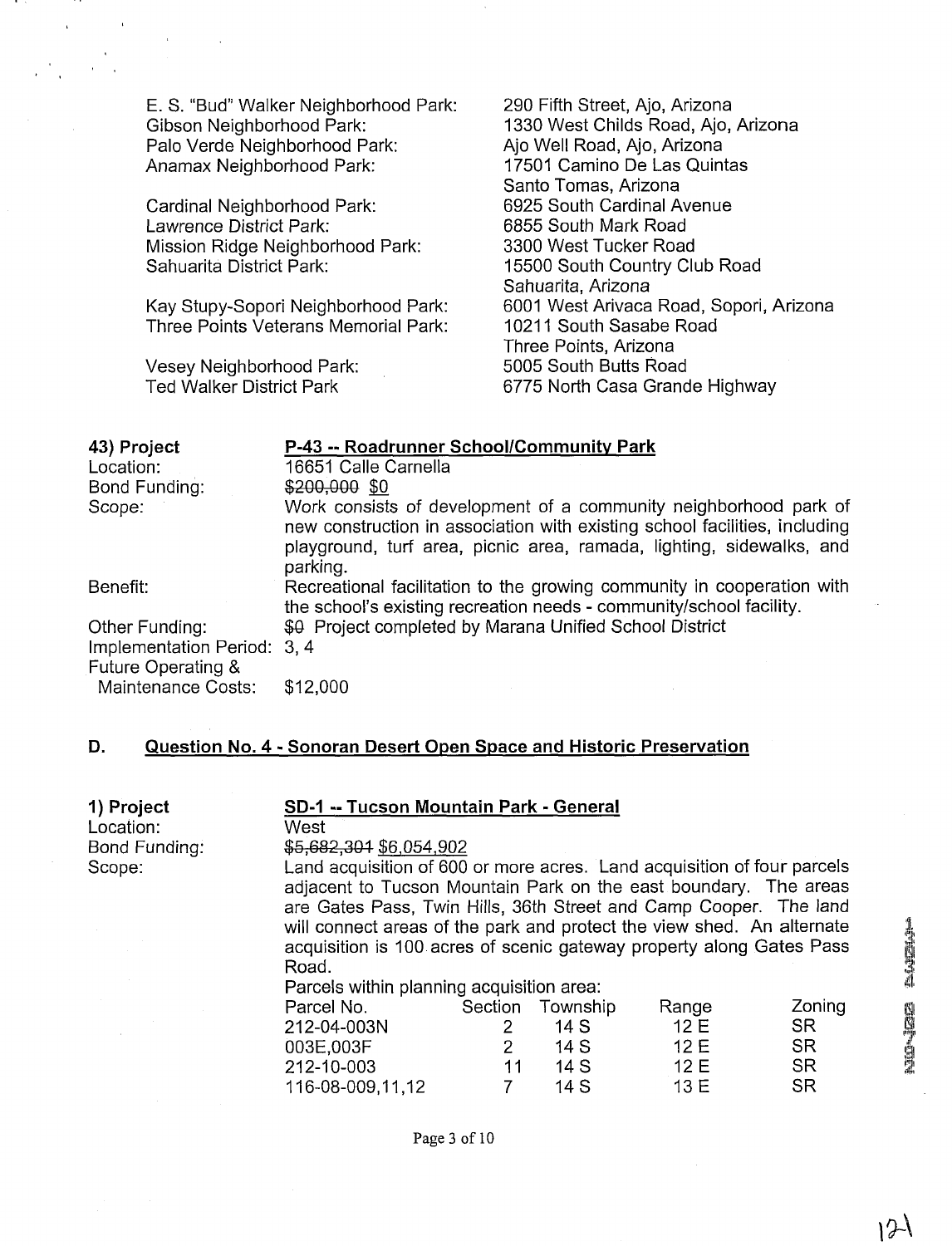| $\mathcal{O}(\mathcal{O}(\log n))$                                 |                                                                                                                                                                                                                                                                                                                                                                                                                                      |                                                                             |                                                        |                                               |
|--------------------------------------------------------------------|--------------------------------------------------------------------------------------------------------------------------------------------------------------------------------------------------------------------------------------------------------------------------------------------------------------------------------------------------------------------------------------------------------------------------------------|-----------------------------------------------------------------------------|--------------------------------------------------------|-----------------------------------------------|
|                                                                    |                                                                                                                                                                                                                                                                                                                                                                                                                                      |                                                                             |                                                        |                                               |
|                                                                    |                                                                                                                                                                                                                                                                                                                                                                                                                                      |                                                                             |                                                        |                                               |
|                                                                    | 118-02-003A, B, 4<br><b>20</b><br>119-31-023B-F<br>29<br>12 <sub>2</sub><br>Alternate<br>Las Lomas Ranch<br>6<br>$\mathbf 1$<br>212-01-002B<br>1<br>212-11-015A<br>Saguaro Cliffs<br>6<br><b>Trails End Arizona Preserve Initiative</b>                                                                                                                                                                                              | 14S<br>14 S<br>14 S<br><b>14S</b><br><b>14S</b><br><b>14S</b><br><b>14S</b> | 13 E<br>13 E<br>12E<br>13E<br><b>12E</b><br>12E<br>13E | <b>SR</b><br><b>SR</b><br><b>SR</b>           |
| Benefit:<br>Other Funding:                                         | Protection of the Sonoran Desert.<br>To be determined; General Fund; Starr Pass Environmental<br>Enhancement Funds; Growing Smarter Matching Funds; or other<br>sources to be determined.                                                                                                                                                                                                                                            |                                                                             |                                                        |                                               |
| Implementation Period: 2, 3, 4, 5<br>Future Operating &            |                                                                                                                                                                                                                                                                                                                                                                                                                                      |                                                                             |                                                        |                                               |
| Maintenance Costs:                                                 | Minimal                                                                                                                                                                                                                                                                                                                                                                                                                              |                                                                             |                                                        |                                               |
|                                                                    |                                                                                                                                                                                                                                                                                                                                                                                                                                      |                                                                             |                                                        |                                               |
| 3) Project<br>Location:<br>Bond Funding:<br>Scope:                 | SD-3 -- Tucson Mountain Park - Robles Pass<br>West<br>\$6,251,083 \$5,985,989<br>Land acquisition - 400 or more acres to be acquired. Land acquisition<br>is south of Ajo Way and the southern boundary of Tucson Mountain<br>Park. The goal is to protect the upper slope and ridge-line, scenic<br>views at a gateway to Tucson and to preserve a sensitive wildlife<br>habitat area.<br>Parcels within planning acquisition area: |                                                                             |                                                        |                                               |
|                                                                    | Parcel No.<br>32<br>119-34-001J<br>32 <sub>2</sub><br>119-34-001K<br>33<br>119-35-187                                                                                                                                                                                                                                                                                                                                                | Section Township Range<br>14 S<br>14 S<br>14 S                              | 13 E<br>13 E<br>13 E                                   | Zoning<br><b>SR</b><br><b>SR</b><br><b>SR</b> |
|                                                                    | 33<br>119-35-188<br>Robles Pass Arizona Preserve Initiative                                                                                                                                                                                                                                                                                                                                                                          | 14 S                                                                        | 13 E                                                   | <b>SR</b>                                     |
| Benefit:<br>Other Funding:                                         | Protection of the Sonoran Desert.<br>General Fund; Starr Pass Environmental Enhancement Funds;<br>Growing Smarter Matching Funds; or other sources to be determined.                                                                                                                                                                                                                                                                 |                                                                             |                                                        |                                               |
| Implementation Period:<br>Future Operating &<br>Maintenance Costs: | 2, 3<br>Minimal                                                                                                                                                                                                                                                                                                                                                                                                                      |                                                                             |                                                        |                                               |
| 4) Project<br>Location:<br>Bond Funding:<br>Scope:                 | SD-4 -- Tucson Mountain Park - Los Morteros<br>West<br>\$500,000 \$750,000<br>Land acquisition - 125 acres to be acquired. Land acquisition is along<br>the northern end of the Tucson Mountains. The goal is to protect<br>scenic slopes and important archaeological and historic sites including<br>a major Hohokam village, an Anza expedition campsite and a<br>Butterfield Stage site.                                         |                                                                             |                                                        |                                               |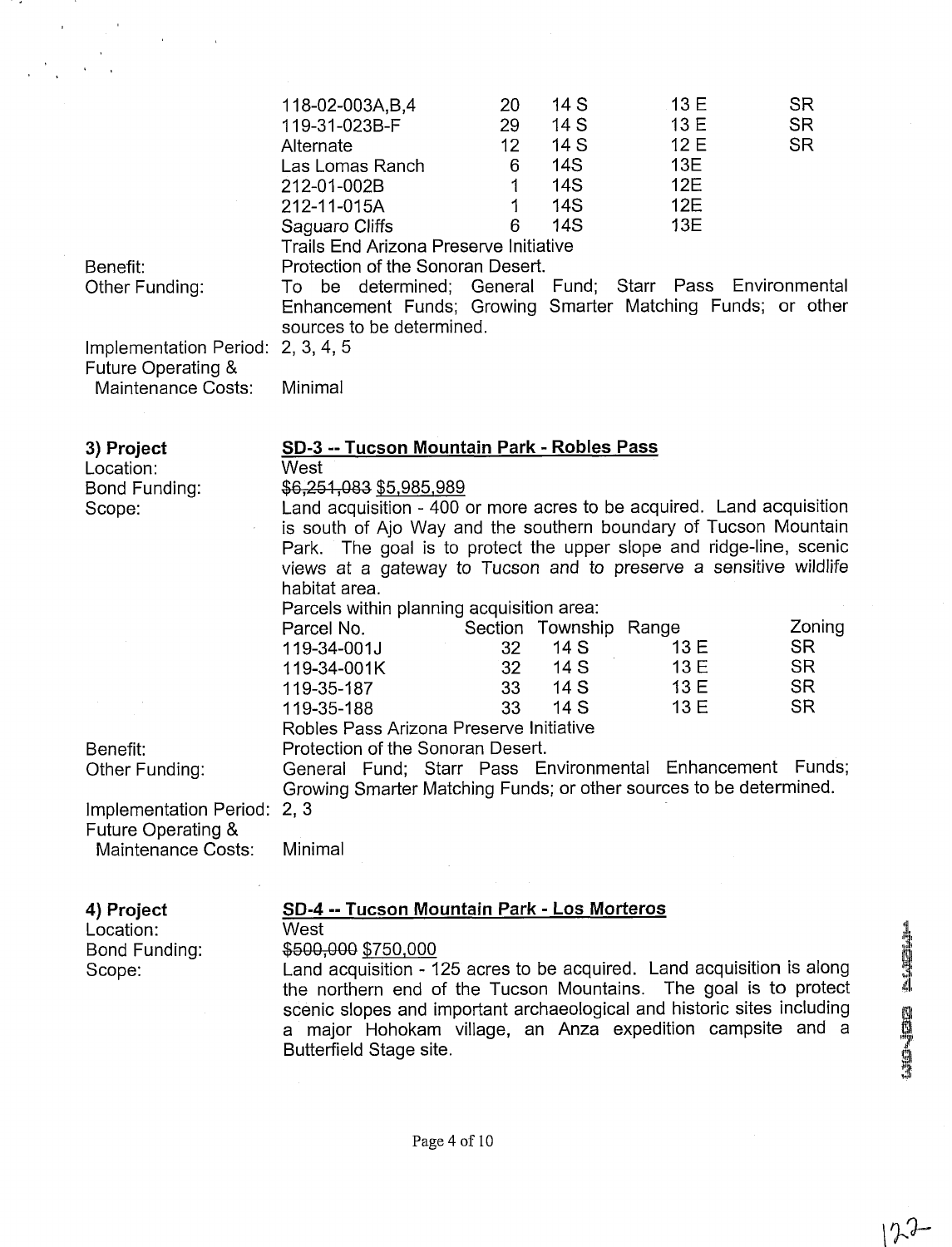| Benefit:<br>Other Funding:<br>Implementation Period:<br>Future Operating &<br>Maintenance Costs: | Parcels within planning acquisition area:<br>Parcel No.<br>226-03-033A-H<br>221-02-002,3A,6C<br>Protection of the Sonoran Desert.<br>\$0<br>2, 3, 4, 5<br>Minimal | 17<br>20    | Section Township Range<br>12S<br>12S | 12 E Marana<br>12 E | Zoning<br>$\mathsf{C}$<br><b>SH</b> |
|--------------------------------------------------------------------------------------------------|-------------------------------------------------------------------------------------------------------------------------------------------------------------------|-------------|--------------------------------------|---------------------|-------------------------------------|
| 5) Project                                                                                       | <b>SD-5 -- Tortolita Mountain Park</b>                                                                                                                            |             |                                      |                     |                                     |
| Location:                                                                                        | Northwest                                                                                                                                                         |             |                                      |                     |                                     |
| Bond Funding:                                                                                    | \$3,000,000 \$5,196,397                                                                                                                                           |             |                                      |                     |                                     |
| Scope:                                                                                           | Land acquisition - 1000 or more acres to be acquired, plus road right-                                                                                            |             |                                      |                     |                                     |
|                                                                                                  | of-way. Land acquisition includes upper watersheds for Ruelas and                                                                                                 |             |                                      |                     |                                     |
|                                                                                                  | Wild Burro Canyons plus right-of-way access and expansion of natural                                                                                              |             |                                      |                     |                                     |
|                                                                                                  | resource areas along the current eastern boundary of the park, and                                                                                                |             |                                      |                     |                                     |
|                                                                                                  | conservation of a 9-acre parcel northwest of Arthur Pack Park.                                                                                                    |             |                                      |                     |                                     |
|                                                                                                  | Parcels within planning acquisition area:                                                                                                                         |             |                                      |                     |                                     |
|                                                                                                  | Parcel No.                                                                                                                                                        | Section     | Township                             | Range               | Zoning                              |
|                                                                                                  | 219-01-001E                                                                                                                                                       | 3           | 11S                                  | 13 E                | <b>RH</b>                           |
|                                                                                                  | 219-01-001F                                                                                                                                                       | 4           | 11S                                  | 13 E                | <b>RH</b>                           |
|                                                                                                  | 219-01-001B                                                                                                                                                       | 5           | 11S                                  | 13 E                | RH:                                 |
|                                                                                                  | 219-01-008D                                                                                                                                                       | 10          | 11S                                  | 13 E                | RH                                  |
|                                                                                                  | Parcel 36                                                                                                                                                         | 10S         | 12 E                                 |                     | State lands                         |
|                                                                                                  | numbers not                                                                                                                                                       | 31          | 10S                                  | 13 E                | within Pinal                        |
|                                                                                                  | assigned                                                                                                                                                          | 32 (west 2) | 10S                                  | 13 E                | County                              |
|                                                                                                  | 219-07-0010,                                                                                                                                                      |             |                                      |                     |                                     |
|                                                                                                  | 0020,0030                                                                                                                                                         | 17          | 11S                                  | 13E                 |                                     |
|                                                                                                  | Carpenter Ranch                                                                                                                                                   | 35          | <b>10S</b>                           | 12E                 |                                     |
|                                                                                                  | Arizona Preserve Initiative #1, Tortolita Mountain Park and Tortolita                                                                                             |             |                                      |                     |                                     |
|                                                                                                  | East Biological Corridor.                                                                                                                                         |             |                                      |                     |                                     |
|                                                                                                  | 216-30-019B                                                                                                                                                       | 13          | <b>12S</b>                           | <b>12E</b>          | <b>SR</b>                           |
|                                                                                                  | 216-04-0200                                                                                                                                                       | 1           | <b>12S</b>                           | 12E                 | <b>SR</b>                           |
|                                                                                                  | 216-24-0090                                                                                                                                                       | 12          | <b>12S</b><br><b>12S</b>             | 12E<br>12E          | Marana<br>Marana                    |
|                                                                                                  | 216-24-0070                                                                                                                                                       | 12          |                                      |                     |                                     |
| Benefit:                                                                                         | Protection of the Sonoran Desert.<br>To be determined; Growing Smarter matching funds; or other sources                                                           |             |                                      |                     |                                     |
| Other Funding:                                                                                   | to be determined.                                                                                                                                                 |             |                                      |                     |                                     |
|                                                                                                  |                                                                                                                                                                   |             |                                      |                     |                                     |
| Implementation Period: 2, 3, 4, 5                                                                |                                                                                                                                                                   |             |                                      |                     |                                     |

Future Operating & Maintenance Costs:

 $\overline{\phantom{a}}$ 

 $\ddot{\phantom{0}}$ 

 $\bar{z}$ 

Minimal

**Miltipedia Political**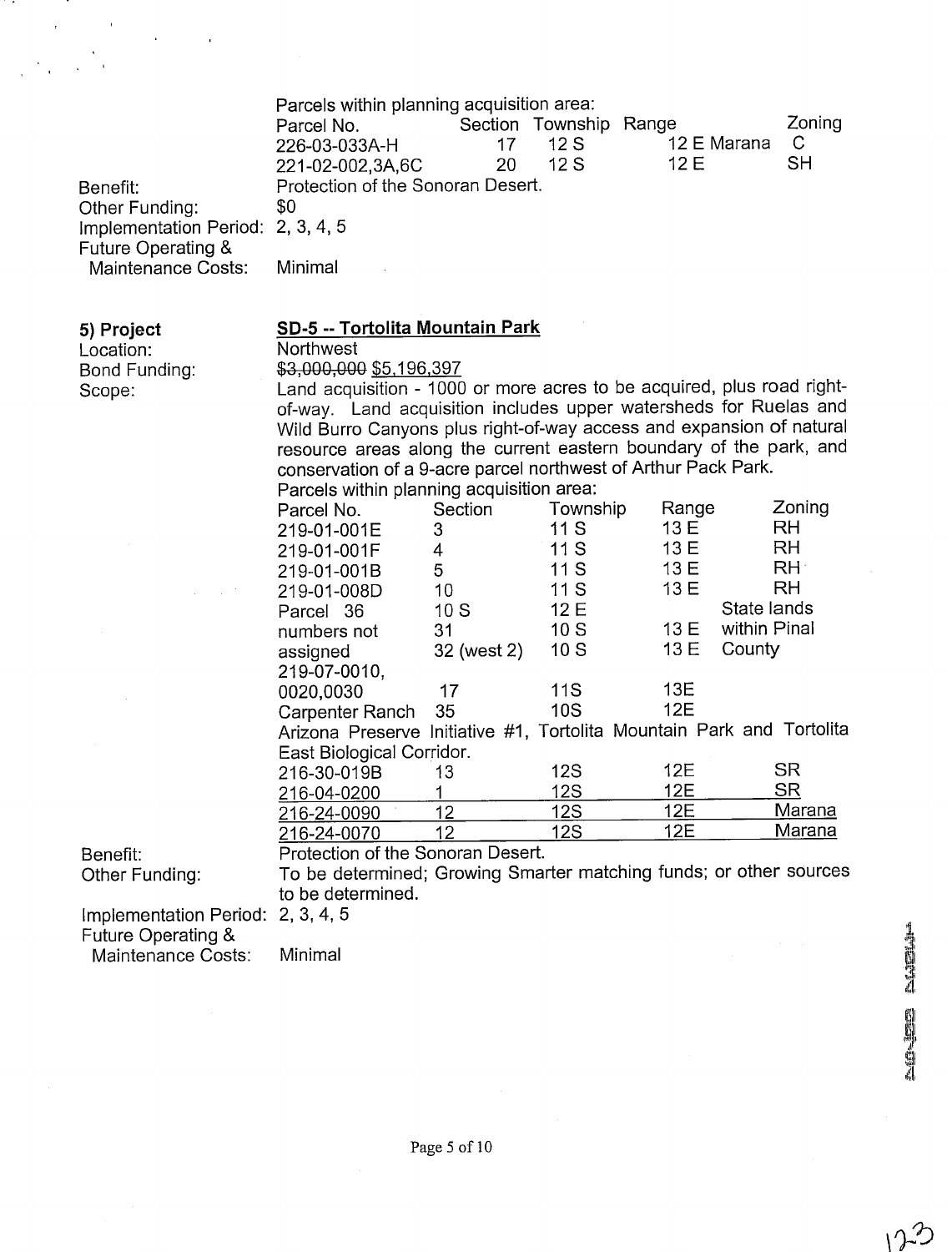| 6) Project<br>Location:<br>Bond Funding:<br>Scope: | SD-6 -- Tortolita Ironwood Forest<br>Northwest<br>\$3,000,000 \$1,000<br>Land acquisition - 1,000 or more acres to be acquired.<br>Land<br>acquisition to protect valued ironwood forest on the western planning<br>boundary of the Tortolita Mountain Park Master Plan.<br>Parcels within planning acquisition area: |                                                          |                                                           |                                                             |                                                                                            |  |
|----------------------------------------------------|-----------------------------------------------------------------------------------------------------------------------------------------------------------------------------------------------------------------------------------------------------------------------------------------------------------------------|----------------------------------------------------------|-----------------------------------------------------------|-------------------------------------------------------------|--------------------------------------------------------------------------------------------|--|
|                                                    | Parcel No.<br>217-04-001<br>217-05-001<br>217-06-001D<br>217-07-001A,2<br>217-08-001,2<br>217-09-001<br>217-16-001A                                                                                                                                                                                                   | Section<br>4<br>5<br>6<br>$\overline{7}$<br>8<br>9<br>16 | Township<br>11S<br>11S<br>11S<br>11S<br>11S<br>11S<br>11S | Range<br>11 E<br>11 E<br>11 E<br>11 E<br>11E<br>11E<br>11 E | Zoning<br>RH<br><b>RH</b><br><b>RH</b><br><b>RH</b><br><b>RH</b><br><b>RH</b><br><b>RH</b> |  |
|                                                    | 217-17-001<br>Tortolita Alluvial Fan/Ironwood Forest Arizona Preserve Initiative                                                                                                                                                                                                                                      | 17                                                       | 11S                                                       | 11 E                                                        | RH                                                                                         |  |
| Benefit:                                           | Protection of the Sonoran Desert.                                                                                                                                                                                                                                                                                     |                                                          |                                                           |                                                             |                                                                                            |  |
| Other Funding:<br>Implementation Period: 3, 4, 5   | To be determined; Growing Smarter matching funds.                                                                                                                                                                                                                                                                     |                                                          |                                                           |                                                             |                                                                                            |  |
| Future Operating &<br>Maintenance Costs:           | Minimal                                                                                                                                                                                                                                                                                                               |                                                          |                                                           |                                                             |                                                                                            |  |
|                                                    |                                                                                                                                                                                                                                                                                                                       |                                                          |                                                           |                                                             |                                                                                            |  |
| 7) Project<br>Location:                            | <b>SD-7 -- Catalina State Park Expansion</b><br>Northwest                                                                                                                                                                                                                                                             |                                                          |                                                           |                                                             |                                                                                            |  |
| Bond Funding:                                      | \$1,000,000 \$1,000                                                                                                                                                                                                                                                                                                   |                                                          |                                                           |                                                             |                                                                                            |  |
| Scope:                                             | Land Acquisition - 200 or more acres to be acquired. Land acquisition<br>of acreage along the northern boundary of the Catalina State Park to<br>protect scenic views, preserve wildlife habitat and expand park.                                                                                                     |                                                          |                                                           |                                                             |                                                                                            |  |
|                                                    | Parcels within planning acquisition area:<br>Parcel No.                                                                                                                                                                                                                                                               | Section                                                  | Township                                                  | Range                                                       | Zoning                                                                                     |  |
|                                                    | 222-34-002                                                                                                                                                                                                                                                                                                            | 14                                                       | 11 S                                                      | 14 E                                                        | RH                                                                                         |  |
|                                                    | 222-47-001                                                                                                                                                                                                                                                                                                            | 22                                                       | 11S<br>11S                                                | 14 E<br>14 E                                                | <b>RH</b><br>RH                                                                            |  |
|                                                    | 222-48-005<br>Catalina State Park Expansion Arizona Preserve Initiative                                                                                                                                                                                                                                               | 22                                                       |                                                           |                                                             |                                                                                            |  |
| Benefit:                                           | Protection of the Sonoran Desert.                                                                                                                                                                                                                                                                                     |                                                          |                                                           |                                                             |                                                                                            |  |
| Other Funding:<br>Implementation Period:           | To be determined; Growing Smarter matching funds<br>2, 3, 4, 5                                                                                                                                                                                                                                                        |                                                          |                                                           |                                                             |                                                                                            |  |
| Future Operating &                                 |                                                                                                                                                                                                                                                                                                                       |                                                          |                                                           |                                                             |                                                                                            |  |
| Maintenance Costs:                                 | Minimal                                                                                                                                                                                                                                                                                                               |                                                          |                                                           |                                                             |                                                                                            |  |
|                                                    | SD-8 -- Canoa Ranch                                                                                                                                                                                                                                                                                                   |                                                          |                                                           |                                                             |                                                                                            |  |
| 8) Project<br>Location:                            | South                                                                                                                                                                                                                                                                                                                 |                                                          |                                                           |                                                             |                                                                                            |  |
| Bond Funding:                                      | \$4,550,000 \$4,562,037                                                                                                                                                                                                                                                                                               |                                                          |                                                           |                                                             |                                                                                            |  |
| Scope:                                             | Land acquisition - 4,600 acres to be acquired. Land acquisition of<br>historic ranch property, archaeological and historic sites and trail                                                                                                                                                                            |                                                          |                                                           |                                                             |                                                                                            |  |
|                                                    | connections on the Spanish Land Grant property.                                                                                                                                                                                                                                                                       |                                                          |                                                           |                                                             |                                                                                            |  |

11 F

and the state

 $\frac{1}{2}$ 

 $\ddot{\phantom{a}}$ 

J,

**THE TEST NATION** 

 $12L$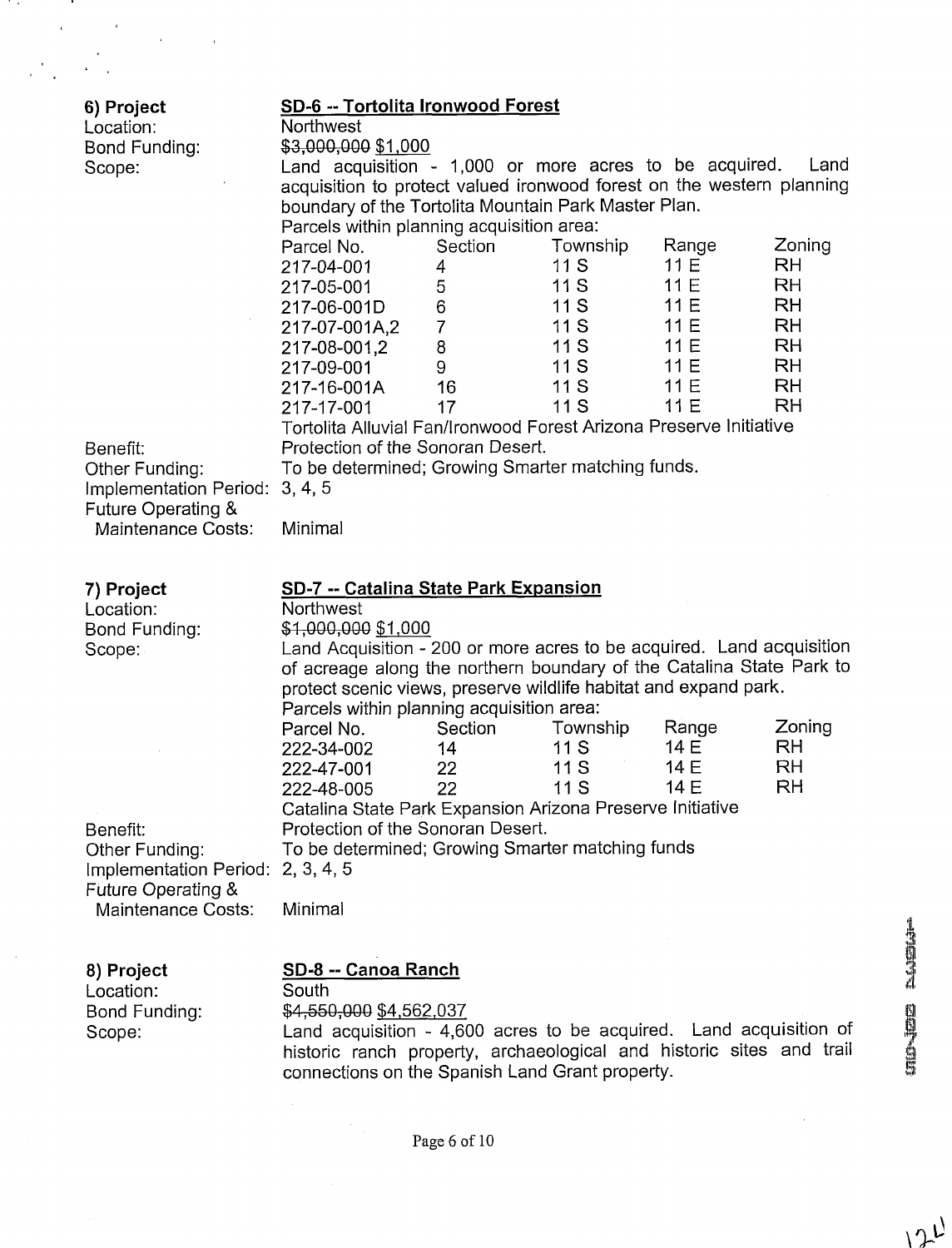| Benefit:<br>Other Funding:                                                           | Parcels within planning acquisition area:<br>Parcel No.<br>304-28-001Q<br>304-28-001R<br>304-28-001R<br>Protection of the Sonoran Desert.<br>\$2,050,000                                                                                                                               | Section<br>9,10,15,16<br>20,21,22<br>28,29,33                                                                                                                                                                                                                                         | Township<br>19S<br>19 S<br>19S | Range<br>13 E<br>13 E<br>13 E | Zoning<br><b>RH</b><br><b>RH</b><br>RH |  |
|--------------------------------------------------------------------------------------|----------------------------------------------------------------------------------------------------------------------------------------------------------------------------------------------------------------------------------------------------------------------------------------|---------------------------------------------------------------------------------------------------------------------------------------------------------------------------------------------------------------------------------------------------------------------------------------|--------------------------------|-------------------------------|----------------------------------------|--|
|                                                                                      | 1, 2, 3 Complete                                                                                                                                                                                                                                                                       | \$250,000<br>T-23B, Various Trail Acquisitions<br>\$200,000<br>CH-29, Canoa Ranch Building Rehabilitation<br>\$500,000<br><b>General Obligation Bond Interest</b><br>\$800,000<br>1986 Flood Prone Land Acquisition Bonds<br>\$300,000<br>Flood Control District 2000/01 Fund Balance |                                |                               |                                        |  |
| Implementation Period:<br><b>Future Operating &amp;</b><br><b>Maintenance Costs:</b> | Minimal                                                                                                                                                                                                                                                                                |                                                                                                                                                                                                                                                                                       |                                |                               |                                        |  |
| 11) Project<br>Location:<br>Bond Funding:<br>Scope:                                  | <b>SD-11 -- Tortolita Shooting Range</b><br>Northwest<br>\$0 \$24,881<br>Land acquisition - 160 acres to be acquired. Land acquisition is north                                                                                                                                        |                                                                                                                                                                                                                                                                                       |                                |                               |                                        |  |
|                                                                                      | of Tangerine Road and east of the freeway. The Central Arizona<br>Project water canal will act as a buffer area for a regional shooting<br>facility to be built in conjunction with the Bureau of Reclamation and a<br>non-profit lessee.<br>Parcels within planning acquisition area: |                                                                                                                                                                                                                                                                                       |                                |                               |                                        |  |
| Benefit:<br>Other Funding:<br>Implementation Period:                                 | Parcel No.<br>218-49-001<br>Protection of the Sonoran Desert.<br>\$0<br>On-Hold due to Pygmy Owl Studies.                                                                                                                                                                              | Section<br>31                                                                                                                                                                                                                                                                         | Township<br>11 S               | Range<br>12 E                 | Zoning<br><b>RH</b>                    |  |
| Future Operating &<br>Maintenance Costs:                                             | Minimal                                                                                                                                                                                                                                                                                |                                                                                                                                                                                                                                                                                       |                                |                               |                                        |  |
| 12) Project<br>Location:                                                             | RW-11 -- Agua Caliente Creek<br>Northeast                                                                                                                                                                                                                                              |                                                                                                                                                                                                                                                                                       |                                |                               |                                        |  |
| Bond Funding:<br>Scope:                                                              | \$1,200,000 \$798,307<br>Land acquisition - 150 acres to be acquired. Land acquisition adjacent<br>to Coronado National Forest to provide access to two of the valley's<br>most scenic canyons and forest trails.<br>Parcels within planning acquisition area:                         |                                                                                                                                                                                                                                                                                       |                                |                               |                                        |  |
|                                                                                      | Parcel No.<br>205-29-001<br>through<br>205-29-020                                                                                                                                                                                                                                      | Section<br>16                                                                                                                                                                                                                                                                         | Township<br>13S                | Range<br>16 E                 | Zoning<br><b>SR</b>                    |  |
| Benefit:<br>Other Funding:                                                           | Protection of the Sonoran Desert.<br>\$0                                                                                                                                                                                                                                               |                                                                                                                                                                                                                                                                                       |                                |                               |                                        |  |
| Implementation Period:<br>Future Operating &                                         | 3, 4, 5                                                                                                                                                                                                                                                                                |                                                                                                                                                                                                                                                                                       |                                |                               |                                        |  |
| Maintenance Costs:                                                                   | Minimal                                                                                                                                                                                                                                                                                |                                                                                                                                                                                                                                                                                       |                                |                               |                                        |  |

 $\bar{\gamma}$ 

 $\ddot{\phantom{0}}$ 

 $\mathcal{L}$ 

in 19

 $\frac{1}{2}$ 

 $\frac{1}{2}$ 

 $\frac{1}{2}$  ,  $\frac{1}{2}$  ,  $\frac{1}{2}$ 

 $\frac{1}{\sqrt{2}}$ 

**MO-1252 EAGEMA** 

125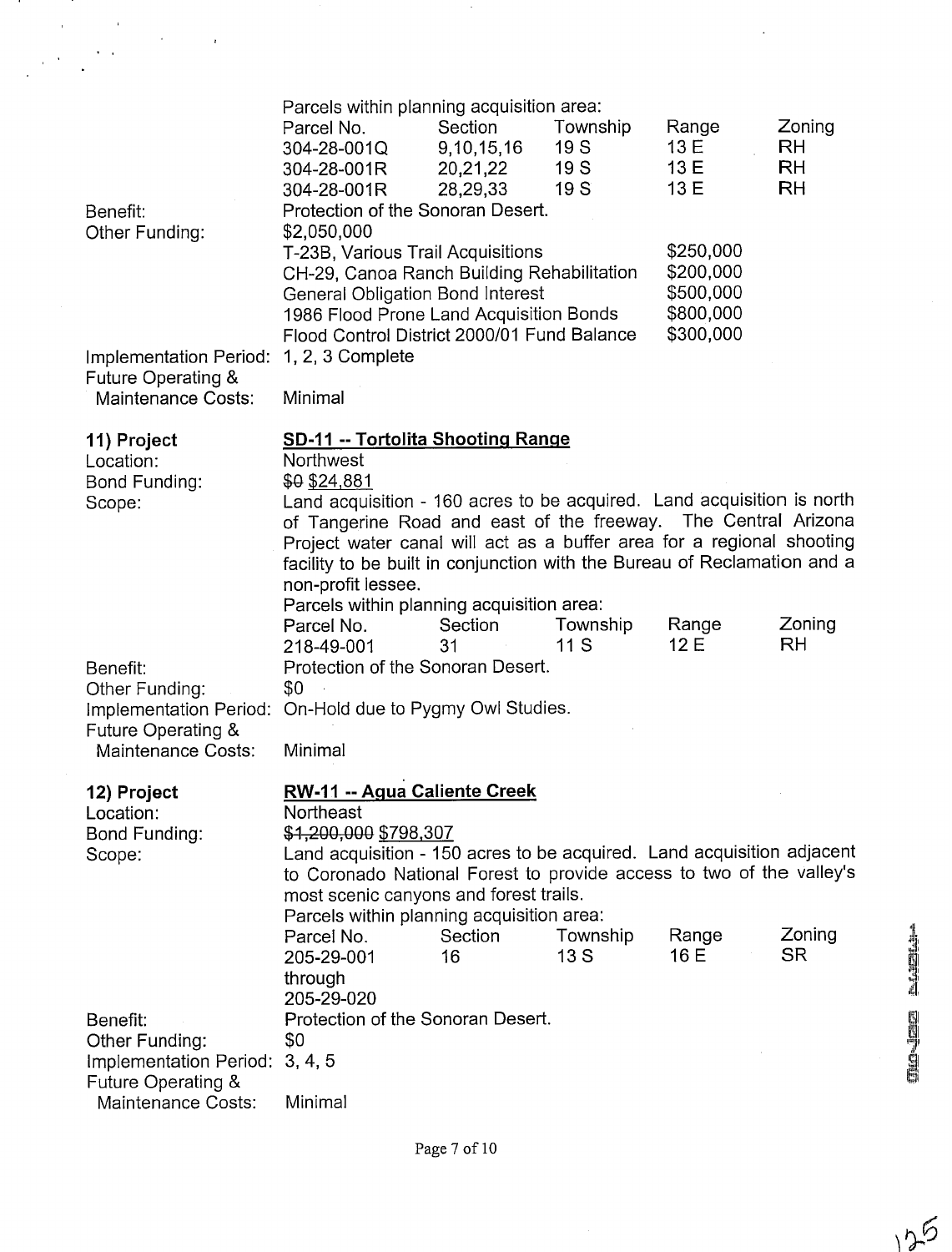| 13) Project<br>Location:<br>Bond Funding:<br>Scope:                                                          | <u> RW-12 -- Agua Verde Creek</u><br>Southeast<br>\$2,000,000 \$2,047,019<br>Land acquisition - 300 acres to be acquired. Land acquisition to link<br>Cienega Creek Natural Preserve with Colossal Cave Mountain Park<br>and to protect and enhance a riparian corridor and to consolidate<br>parcels within the mountain park. |                                               |                                               |                                                                         |  |
|--------------------------------------------------------------------------------------------------------------|---------------------------------------------------------------------------------------------------------------------------------------------------------------------------------------------------------------------------------------------------------------------------------------------------------------------------------|-----------------------------------------------|-----------------------------------------------|-------------------------------------------------------------------------|--|
|                                                                                                              | Parcels within planning acquisition area:<br>Section<br>Parcel No.<br>305-88-014B,C<br>13<br>24<br>305-17-006A,B<br>$\overline{4}$<br>306-02-001,3,4<br>306-01-002A<br>9<br>18<br>306-03-001A-7                                                                                                                                 | Township<br>16 S<br>16S<br>16S<br>16S<br>16 S | Range<br>16 E<br>16 E<br>17 E<br>17 E<br>17 E | Zoning<br><b>RH</b><br><b>RH</b><br><b>RH</b><br><b>RH</b><br><b>RH</b> |  |
| Benefit:<br>Other Funding:<br>Implementation Period: 2, 3<br>Future Operating &<br><b>Maintenance Costs:</b> | Protection of the Sonoran Desert.<br>To be determined; Las Cienegas National Preserve<br>Minimal                                                                                                                                                                                                                                |                                               |                                               |                                                                         |  |
| 14) Project<br>Location:<br>Bond Funding:<br>Scope:                                                          | RW-13 -- Bingham Cienega<br>Northeast<br>\$1,000,000 \$0<br>Land acquisition - 400 acres to be acquired. Land acquisition to<br>expand county preserves and to protect a rare and highly valued marsh<br>area and important wildlife migration corridor.                                                                        |                                               |                                               |                                                                         |  |
| Benefit:<br>Other Funding:<br>Implementation Period: 4, 5<br>Future Operating &<br>Maintenance Costs:        | Parcels within planning acquisition area:<br>Section<br>Parcel No.<br>205-18-001D,5,34<br>3<br>205-19-001D<br>10 <sup>°</sup><br>15 <sup>15</sup><br>205-20-001D,3A,4A<br>Protection of the Sonoran Desert.<br>\$0<br>Minimal                                                                                                   | Township<br>11S<br>11S<br>11S                 | Range<br>18 E<br>18 E<br>18 E                 | Zoning<br><b>RH</b><br><b>RH</b><br><b>RH</b>                           |  |
| 15) Project<br>Location:<br>Bond Funding:                                                                    | RW-14 -- Cienega Creek<br>Southeast<br>\$0 \$1,078,468                                                                                                                                                                                                                                                                          |                                               |                                               |                                                                         |  |

 $\overline{\phantom{a}}$ 

 $\overline{\phantom{a}}$ 

Scope: Cand acquisition - 400 acres to be acquired. Land acquisition of disconnected sections of Cienega Creek to further protect riparian areas and to assist in the basin flood control and recharge efforts. The preserve will also include a segment of the Arizona Trail.

**NONE Existin**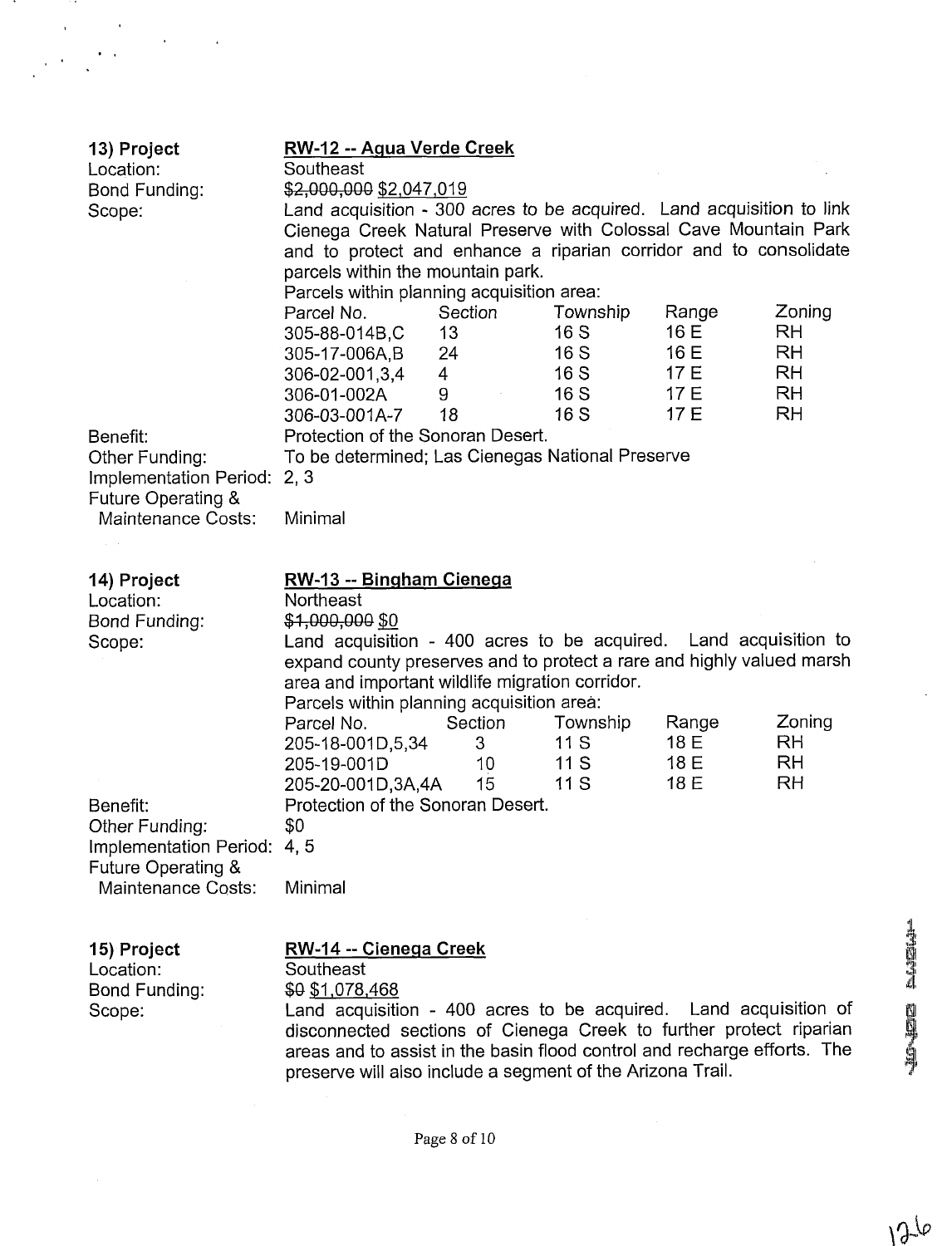| Benefit:<br>Other Funding:<br>Implementation Period: 2, 3, 4, 5<br>Future Operating &<br><b>Maintenance Costs:</b> | Parcels within planning acquisition area:<br>Parcel No.<br>306-16-004<br>306-15-010A,B<br>306-15-027<br>Protection of the Sonoran Desert.<br>\$1,400,000; Las Cienegas National Preserve; General Fund; or other<br>Minimal                                                                                                                                                                                      | Section<br>$2^{\circ}$<br>$\overline{7}$<br>8 | Township<br>17S<br>17S<br>17 S | Range<br>17 E<br>17 E<br>17 E | Zoning<br><b>RH</b><br><b>RH</b><br><b>RH</b>    |
|--------------------------------------------------------------------------------------------------------------------|------------------------------------------------------------------------------------------------------------------------------------------------------------------------------------------------------------------------------------------------------------------------------------------------------------------------------------------------------------------------------------------------------------------|-----------------------------------------------|--------------------------------|-------------------------------|--------------------------------------------------|
| 16) Project<br>Location:<br>Bond Funding:<br>Scope:                                                                | <b>RW-15 -- Upper Honeybee Canyon</b><br>Northwest<br>\$1,000,000 \$0<br>Land acquisition - 300 acres to be acquired. Land acquisition to<br>protect the upper ridgeline of the Honeybee Canyon corridor to the<br>Tortolita Mountains and to protect sensitive riparian habitat and wildlife<br>corridors and recreational corridors.<br>Parcels within planning acquisition area:<br>Parcel No.<br>219-01-008B | Section<br>11                                 | Township<br>11S                | Range<br>13 E                 | Zoning<br>RH.                                    |
| Benefit:<br>Other Funding:<br>Implementation Period:<br>Future Operating &<br><b>Maintenance Costs:</b>            | Protection of the Sonoran Desert.<br>\$0<br>3<br>Minimal                                                                                                                                                                                                                                                                                                                                                         |                                               |                                |                               |                                                  |
| 17) Project<br>Location:<br>Bond Funding:<br>Scope:                                                                | RW-16 -- Sabino Canyon<br>Northeast<br>\$500,000 \$0<br>Land acquisition - 150 acres to be acquired. Land acquisition to<br>protect the confluence of the Sabino and Bear Creek and the riparian<br>habitat creating a buffer to development areas.<br>Parcels within planning acquisition area:<br>Parcel No.<br>114-08-003B,E,6                                                                                | Section<br>15                                 | Township<br>13S                | Range<br>15 E                 | Zoning<br><b>SR</b>                              |
| Benefit:<br>Other Funding:<br>Implementation Period: 2, 3, 4, 5<br>Future Operating &<br><b>Maintenance Costs:</b> | 114-08-004A-8A<br>114-09-001D-F<br>114-09-002B & C<br>114-12-085<br>Protection of the Sonoran Desert.<br>\$1,000,000<br>Minimal                                                                                                                                                                                                                                                                                  | 15<br>16<br>16<br>16                          | 13S<br>13S<br>13S<br>13S       | 15 E<br>15 E<br>15 E<br>15E   | <b>SR</b><br><b>SR</b><br><b>SR</b><br><b>SR</b> |